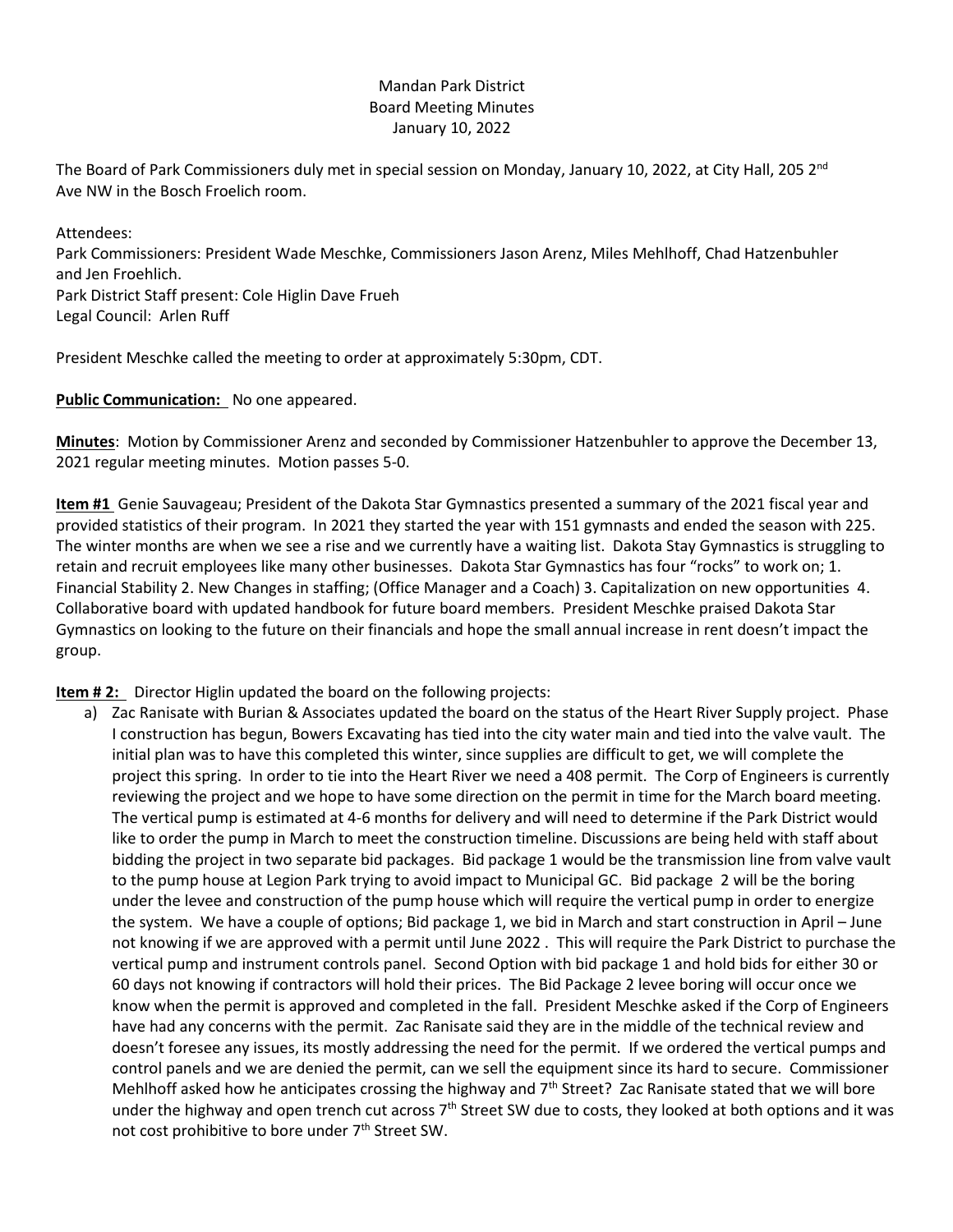Director Higlin stated that we will have Burian & Associates at each meeting until bid opening is completed and when we execute the bond proceeds, we have three years to complete the project. Director Higlin stated that we will use the wells at baseball and north softball complex. We will need to use city water for the south softball complex until the transmission line construction is completed. Our goal is to complete the project in 2022.

- b) Rodeo Arena:
	- a. Prebid Meeting is scheduled for Jan. 18 at 1pm.
	- b. Bid Opening is scheduled for Jan. 31 at 10am (this date may need to move a week).
- c) Mandan Tennis Center:
	- a. Soil Testing has been approved and will start the week of January  $10^{\text{th}}$ .
	- b. Site plan has been approved by Tracy Porter and Park District.
	- c. Fundraising reached \$500K which includes naming rights for \$250K. This doesn't include the land donation of \$400K
	- d. We plan on bidding the dome manufacture first (ASAP) and present at a special meeting since we will not meet the Feb. 14 board meeting date.
	- e. Second bid opening to match the dome manufacture requirements is scheduled for May 3.
- d) Faris Field/Youth Complex:
	- a. We are interviewing 4 firms on January 20<sup>th</sup> from 10-2pm. The (4) firms are WSB, KLJ, Burian, and Moore. We will recommend a firm at our Feb. 14 board meeting.
	- b. Selection Committee Members:
		- i. Commissioner Hatzenbuhler
		- ii. Damian Huettl; Mandan Baseball
		- iii. Nate Miller; Girls Fastpitch
		- iv. Dave Frueh; Rec/Facilities Manager
		- v. Dusting Fleck; Park Operations Manager
		- vi. Cole Higlin; Facilitate the interviews (non-voting)
	- c. Phase 1 Preliminary Design
		- **The Owner is looking at the feasibility and construction costs to construct the following:**
		- **Two fast pitch Agri lime/grass fields at former Faris Field.**
		- **Alternate for a third field.**
		- **Alternate for a synthetic turf field.**
		- Redesign the layout of fields 9 -12 at the youth baseball complex with option of lengthening the fields. Field improvements to include block dugouts and backstops and netting system to catch foul balls.
		- Alternate for a synthetic turf field on diamond 10, 11 and 12
		- **Phonolition of existing residence and new parking lot to the west of Memorial Ballpark** (referencing the McClelland property).
		- **New parking lot to the east of Faris Field with walkways to the fields.**
- E) SSC Locker Room Expansion:
	- d. This project has stalled with very little direction from the Mandan Hockey Club.
	- e. I told JLG Architecture Firm that the Park District will not sign an agreement until the Mandan Hockey Club has approved the contract at their board meeting. They met on January 5, 2022 and we have tried to contact them on the status.
	- f. We have completed the survey and soil testing for the site. These bills are the MHC responsibility.
	- g. Construction estimates are at \$2 \$2.5 million which exceed their budget.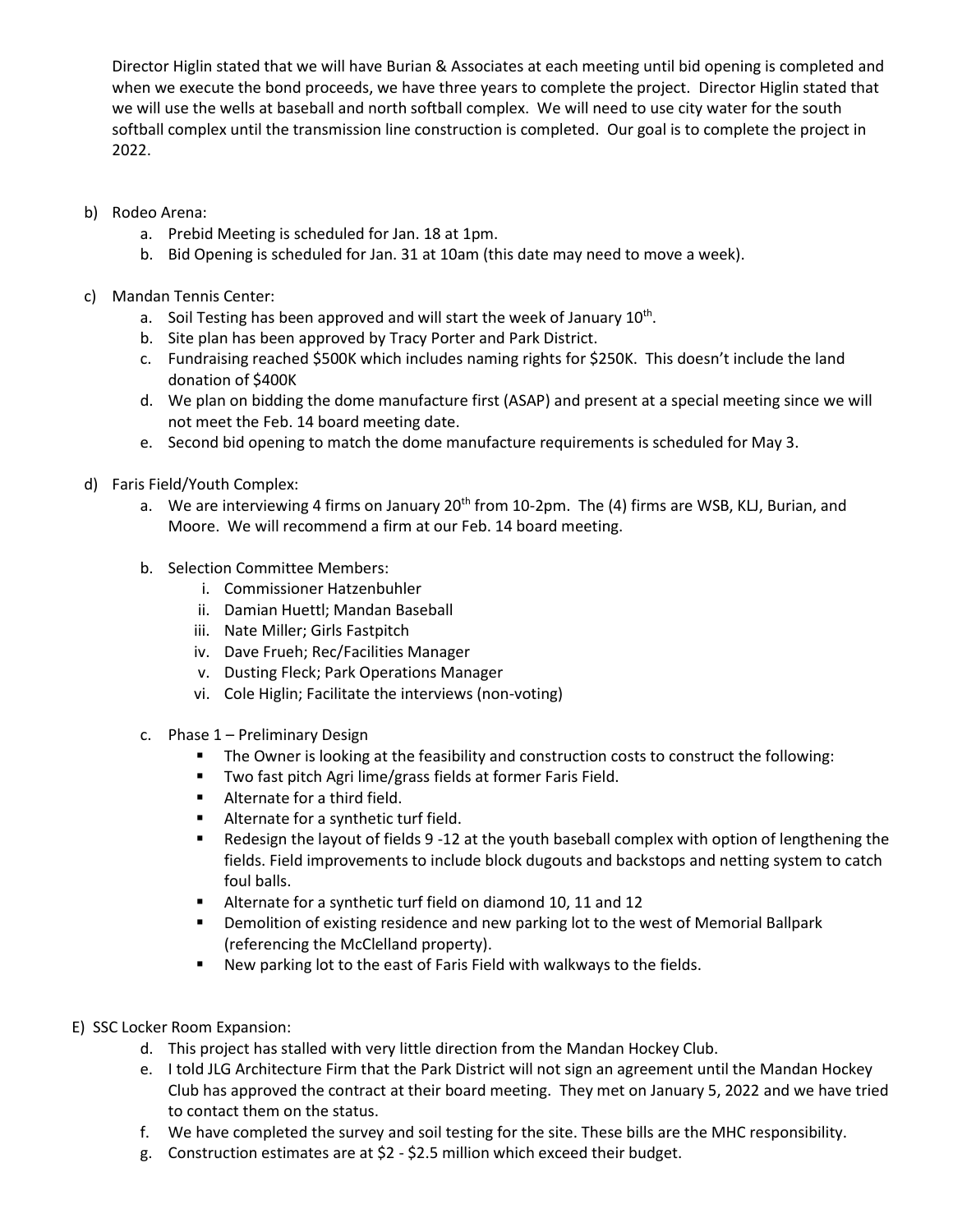**Item #3:** Director Higlin requested approval to apply for the ND State Parks and Recreation "Park District Facility Renovation Grant." There currently is \$3.5 million set aside for Park Districts with a population of 15,000 people or greater and maximum funding is \$1 million which requires a 50% match. Director Higlin would like to apply for the grant for the following projects:

| Project                       |           | Est. Cost |              | <b>Park District Share</b> | <b>Grant Share</b> |            |
|-------------------------------|-----------|-----------|--------------|----------------------------|--------------------|------------|
| RR reline lazy river          |           | \$        | 426,500.00   | \$<br>213,250.00           | \$                 | 213,250.00 |
| RR reline activity pool       |           | \$        | 60,000.00    | \$<br>30,000.00            | \$                 | 30,000.00  |
| RR rock repair on lazy river  |           | \$        | 97,000.00    | \$<br>48,500.00            | \$                 | 48,500.00  |
|                               | subtotal: | \$        | 583,500.00   | \$<br>291,750.00           | \$                 | 291,750.00 |
|                               |           |           |              |                            |                    |            |
| <b>RR Interior Operations</b> |           | \$        | 500,000.00   | \$<br>250,000.00           | \$                 | 250,000.00 |
|                               |           |           |              |                            |                    |            |
| <b>RR Grand Total:</b>        |           | \$        | 1,083,500.00 | \$<br>541,750.00           | \$                 | 541,750.00 |
|                               |           |           |              |                            |                    |            |
| <b>Youth Baseball Fencing</b> |           | \$        | 232,000.00   | \$<br>116,000.00           | \$                 | 116,000.00 |
|                               |           |           |              |                            |                    |            |
|                               |           |           |              |                            |                    |            |
| <b>Grand Total Grant</b>      |           | \$        | 1,315,500.00 | \$<br>657,750.00           | \$                 | 657,750.00 |

President Meschke stated that having a strategic plan and feasibility plans for this proposed project is important knowing that we are planned to complete these projects. President Meschke asked how do we propose prioritize our requests? Director Higlin stated that we have submitted our projects in priority order, RR relining and rock repair is priority one, priority two is the renovation of interior operations, and priority three is the fence replacement.

Motion by Commissioner Mehlhoff to apply for a \$1,315,500 for the Park District Facility Renovation Grant for the Raging Rivers reline lazy river, reline activity pool, rock repair on lazy river, renovate Interior Operations, and youth baseball fencing replacement and committing the \$657, 750 financial commitment of the Park Districts 50% share. Seconded by Commissioner Froehlich; motion passes 5-0.

**Item #4:** Director Higlin requested approval of designation of deposits for Starion Bank, BNC Bank, and Dakota Community Bank & Trust. Motion by Commissioner Froehlich and seconded by Commissioner Hatzenbuhler to approve designation of deposits for Starion Bank, BNC Bank, and Dakota Community Bank & Trust for the Mandan Park District. Motion passes 5-0.

**Item # 7:** Commissioner/Staff Reports: No report.

Motion by Commissioner Arenz and seconded by Commissioner Hatzenbuhler to approve the monthly bills. Motion passes 5-0.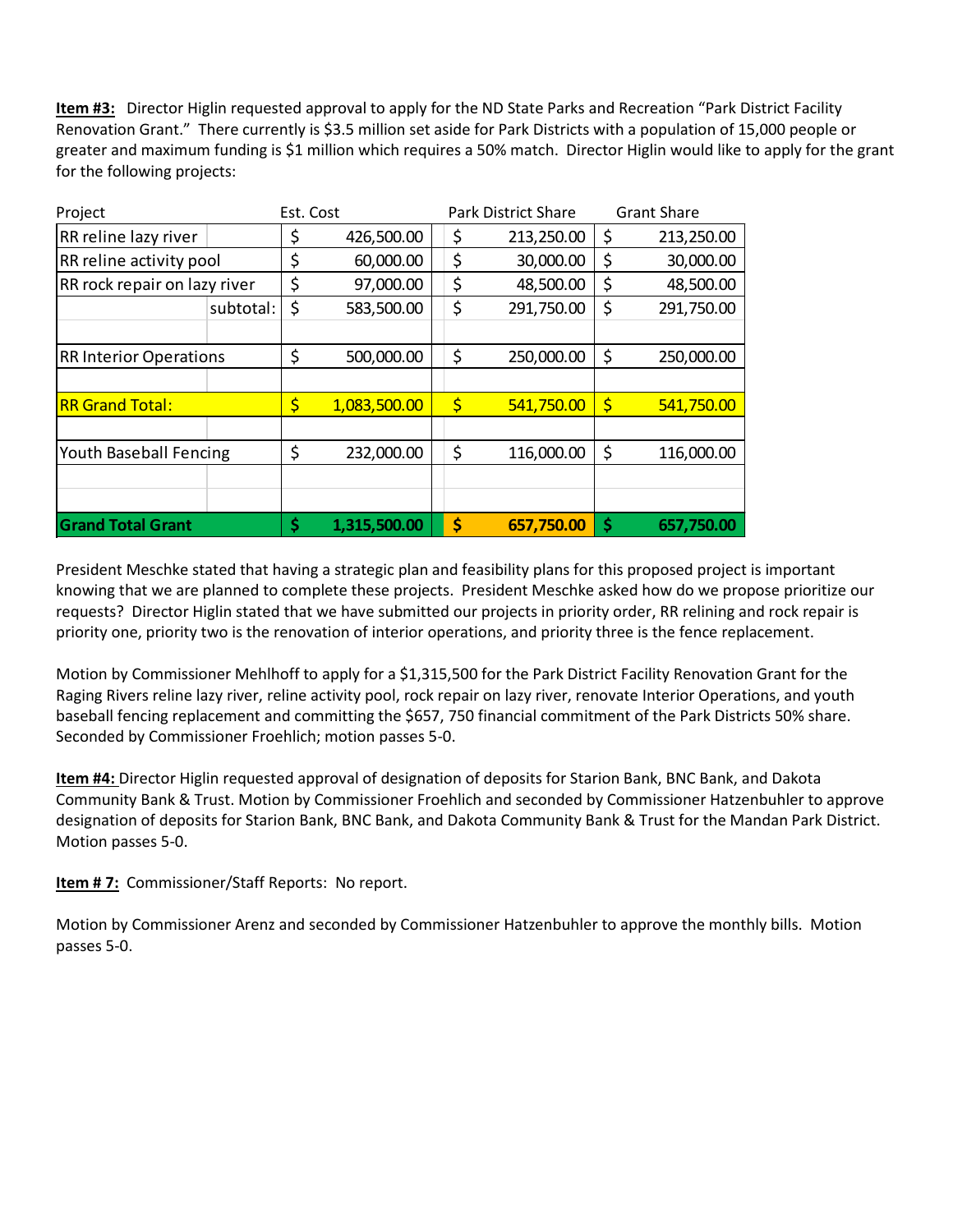## **Check Summary Register**

|       | Name                               | <b>Check Date</b>         | <b>Check Amt</b> |                                                 |
|-------|------------------------------------|---------------------------|------------------|-------------------------------------------------|
|       | <b>11000 STARION FINANCIAL</b>     |                           |                  |                                                 |
| 44078 | ADVANCED BUSINESS METHOD           | 1/11/2022                 |                  | \$2,477.68 2022 COPIER MTNCE FEE-ADMIN          |
| 44079 | ALYEA, CODY                        | 1/11/2022                 |                  | \$24.43 DEC CELL PHONE REIMBURSEMENT-           |
| 44080 | <b>AVI SYSTEMS</b>                 | 1/11/2022                 |                  | \$369.88 SOFTWARE SUPPORT SSC                   |
| 44081 | <b>BARTH, DALE</b>                 | 1/11/2022                 |                  | \$32.68 DEC CELL PHONE REIMBURSEMENT-           |
| 44082 | BERGER, MELISSA                    | 1/11/2022                 |                  | \$30.00 AQUATICS MEMBERSHIP REFUND              |
| 44083 | <b>BOBS CUSTOM SERVICES INC</b>    | 1/11/2022                 |                  | \$2,100.00 CONVERT CLUBHOUSE LIGHTS TO LED PW   |
| 44084 | <b>BURIAN &amp; ASSOCIATES LLC</b> | 1/11/2022                 |                  | \$11,140.00 PRELIM DESIGN IRRIGATION            |
| 44085 | <b>CITY OF MANDAN</b>              | 1/11/2022                 |                  | \$3,807.18 GAS AND DIESEL FUEL NOV-PARKS        |
| 44086 | CS DOORS INC                       | 1/11/2022                 |                  | \$700.45 REPLACED BROKEN SPRING SSC             |
| 44087 | DAKOTA PROMOTIONS                  | 1/11/2022                 |                  | \$173.03 W2/1099 FORMS - ADMIN                  |
| 44088 | DAKOTA STAR GYMNASTICS             | 1/11/2022                 |                  | \$478.64 DEC 21 HEALTH INS REIMBURSEMENT        |
| 44089 | DIRK PLUMBING & HEATING INC        | 1/11/2022                 |                  | \$100.00 FIXED WIRE ON EAST HUMIDIFIER ASA      |
| 44090 | ELECTRIC SYSTEMS INC               | 1/11/2022                 |                  | \$5,195.00 REPLACED LIGHT POLE LEGION PARK      |
| 44091 | ELECTRO WATCHMAN INC               | 1/11/2022                 |                  | \$180.00 ANNUAL ALARM 2022 ASA                  |
| 44092 | <b>FETZER ELECTRIC</b>             | 1/11/2022                 |                  | \$395.00 ADJUST PARKING LOT LIGHTS SSC          |
| 44093 | FRUEH, DAVE                        | 1/11/2022                 |                  | \$85.12 DEC MILEAGE REIMBURSEMENT-REC           |
| 44094 | <b>GATE CITY BANK</b>              | 1/11/2022                 |                  | \$93,101.98 RR IMPROVEMENT LOAN PRINCIPAL       |
| 44095 | <b>ICON ARCHITECTURAL GROUP</b>    | 1/11/2022                 |                  | \$12,250.00 DESIGN-PARK SHOP MTNCE BLDG PROJECT |
| 44096 | <b>INNOVATIVE OFFICE</b>           | 1/11/2022                 |                  | \$111.75 CALENDAR-PARKS                         |
| 44097 | JOHS, CASEY                        | 1/11/2022                 |                  | \$33.60 DEC MILEAGE REIMBURSEMENT-REC           |
| 44098 | KADRMAS LEE & JACKSON INC          | 1/11/2022                 |                  | \$11,440.00 TOPOGRAPHIC SURVEY-LOCKER ROOM      |
| 44099 | LEVI, CINDY                        | 1/11/2022                 |                  | \$650.00 2021 HR CONSULTING                     |
| 44100 | <b>MAGI TOUCH CARPET ONE</b>       | 1/11/2022                 |                  | \$14,821.61 NEW FLOORING INSTALL MM             |
| 44101 | MTI DISTRIBUTING INC               | 1/11/2022                 |                  | \$64.52 BED KNIVES PW                           |
| 44102 | NEUBERGER, TERRY                   | 1/11/2022                 |                  | \$400.00 DEC OFFICE CLEANING-ADMIN              |
| 44103 | <b>NORTHERN TROPHY &amp;</b>       | 1/11/2022                 |                  | \$2,799.19 STAFF CLOTHING CHRISTMAS-ADMIN       |
| 44104 | NRG TECHNOLOGY SERVICES            | 1/11/2022                 |                  | \$2,609.73 SSL LICENCE RENEWAL                  |
| 44105 | PHYNE PHOTOGRAPHY                  | 1/11/2022                 |                  | \$84.00 BRENT WEBER PROFESSIONAL PHOTO          |
| 44106 | <b>NICOLE SCHERR</b>               | 1/11/2022                 |                  | \$57.68 DEC MILEAGE REIMBURSEMENT-MAC           |
| 44107 | <b>SPIFFY BIFFS</b>                | 1/11/2022                 |                  | \$98.00 PORTABLE RESTROOM PW                    |
| 44108 | THE PRINTERS INC                   | 1/11/2022                 |                  | \$1,820.00 SCORE CARDS MM                       |
| 44109 | <b>VERMONT SYSTEMS INC</b>         | 1/11/2022                 |                  | \$8,259,30 2022 ANNUAL SOFTWARE FEES            |
| 44110 | WATSON, TYRA                       | 1/11/2022                 |                  | \$133.60 OCT CELL PHONE REIMBURSEMENT-          |
| 44111 | <b>WESTERENG, JOHN</b>             | 1/11/2022                 |                  | \$39.99 DEC CELL PHONE REIMBURSEMENT-MM         |
|       |                                    | <b>Total Checks</b>       | \$176,064.04     |                                                 |
|       |                                    | <b>Total Credit Cards</b> | \$17,681.46      |                                                 |
|       |                                    | 01/07/22 Payroll          | \$79,379.96      |                                                 |
|       |                                    | 01/21/22 Payroll          | \$83,188.95      |                                                 |

Motion to adjourn the meeting was at approximately 6:15pm. Motion made by Commissioner Froehlich and seconded by Commissioner Mehlhoff; Motion passes 5-0.

 $\frac{Cole\;Higlin}{\frac{1}{1000}\left(\frac{1}{1000}\right)}$ 

Cole Higlin Wade Meschke

Clerk, Mandan Park District **President, Board of Park Commissioner** President, Board of Park Commissioner